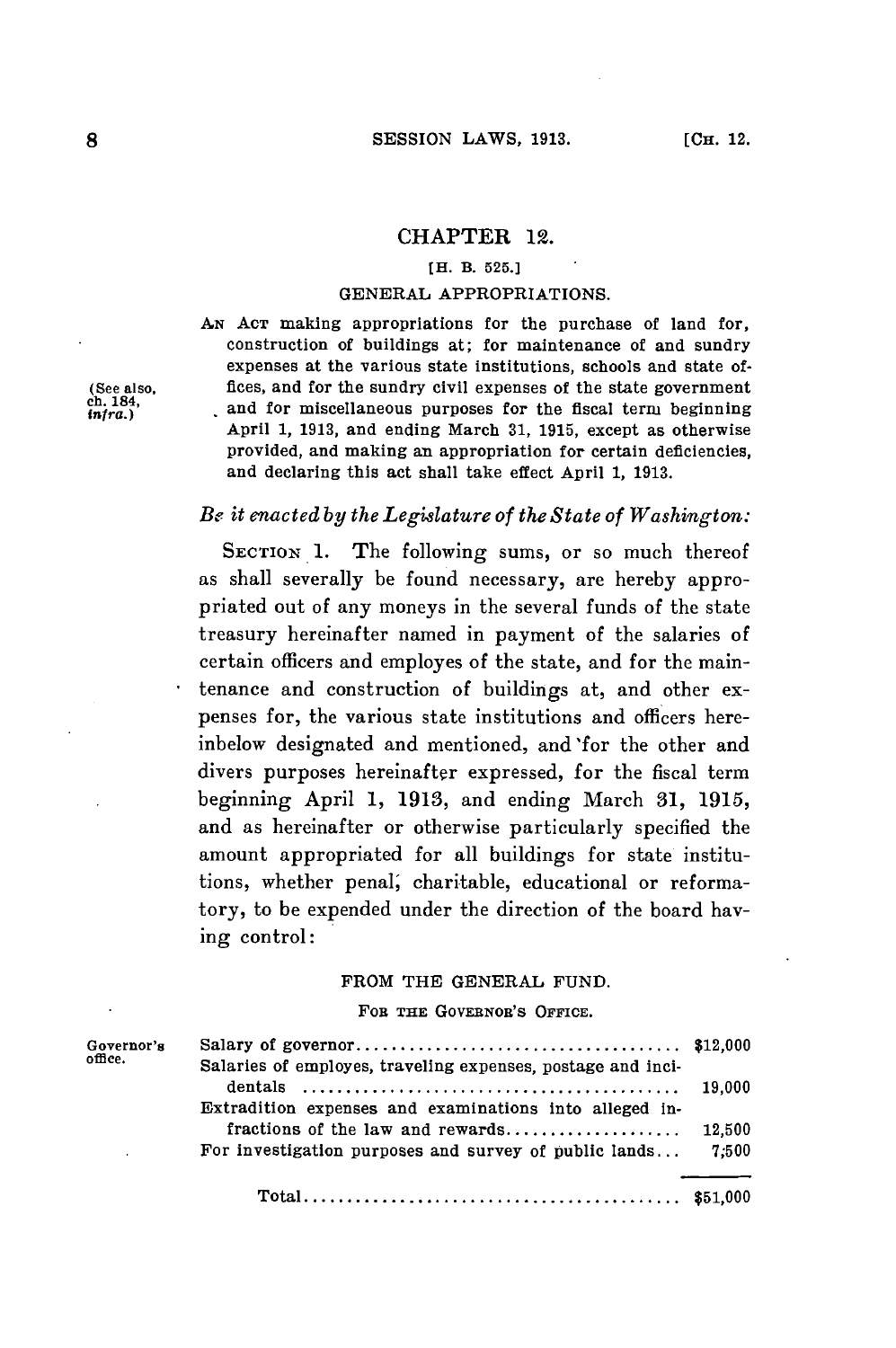FOR THE GOVERNOR'S *MANSION.*

| Furnishings, repairs and improvements                                  | \$6,000<br>5,500 | Governor's<br>mansion.  |
|------------------------------------------------------------------------|------------------|-------------------------|
|                                                                        |                  |                         |
|                                                                        |                  |                         |
| (To be expended under the directions of the state building             |                  |                         |
| commission, as provided in chapter 49 of the Session Laws of<br>1907.) |                  |                         |
| FOR THE LIEUTENANT GOVERNOR'S OFFICE.                                  |                  |                         |
| Salary of lieutenant governor<br>Traveling expenses, postage, etc      | \$2,400<br>500   | Lieutenant<br>Governor. |
|                                                                        | \$2,900          |                         |
| FOR THE OFFICE OF SECRETARY OF STATE.                                  |                  |                         |
|                                                                        | \$6,000          | Secretary               |
| Salary of assistant secretary                                          | 4,200            | of State.               |
| Salary of auditor and cashier $\ldots$                                 | 3,600            |                         |
| Clerk hire, postage, furniture and supplies $\dots\dots\dots\dots$     | 20,000           |                         |
| Salary of deputy commissioner of statistics and immigra-               |                  |                         |
|                                                                        | 3.600            |                         |
| Salary of stenographer                                                 | 480              |                         |
| Traveling expenses, postage, freight and incidentals                   | 1.020            |                         |
|                                                                        |                  |                         |

### **FOR THE SUPREME COURT.**

|                                          |        | <b>Supreme</b> |
|------------------------------------------|--------|----------------|
|                                          | 6.000  | Court.         |
|                                          | 14.000 |                |
|                                          | 7.000  | Reporter.      |
| Proof reader, clerk hire and incidentals | 6.800  |                |
|                                          | 7,500  | Publishing     |
|                                          | 1.300  | reports.       |
|                                          | 900    |                |
|                                          |        |                |
|                                          |        |                |

FOR THE BUREAU OF INSPECTION AND SUPERVISION OF PUBLIC **OFFICES.**

| Traveling expenses, office furniture and postage $6.000$ Inspection. |  |
|----------------------------------------------------------------------|--|
|                                                                      |  |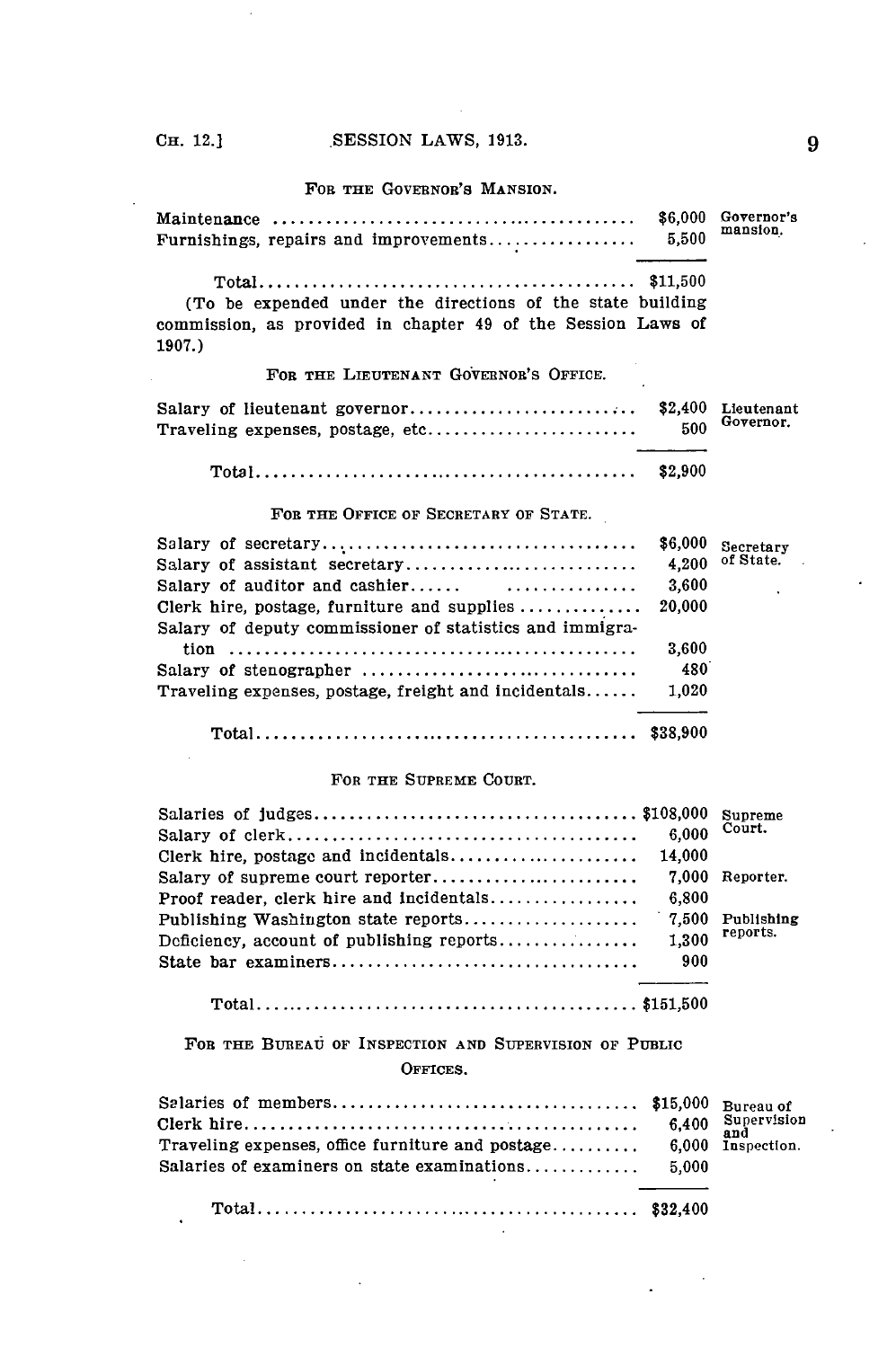| 10                      | SESSION LAWS, 1913.                                                                                                               | [Сн. 12. |
|-------------------------|-----------------------------------------------------------------------------------------------------------------------------------|----------|
|                         | FOR THE STATE BOARD OF CONTROL.                                                                                                   |          |
| Board of                | Salaries of members                                                                                                               | \$18,000 |
| Control.                |                                                                                                                                   | 12,400   |
|                         |                                                                                                                                   | 4,800    |
|                         | Office expense, postage and incidentals                                                                                           | 4,000    |
|                         | $Total \dots \dots \dots \dots \dots \dots \dots \dots \dots \dots \dots \dots \dots \dots \dots \dots$                           | \$39,200 |
|                         | FOR CAPITOL BUILDING AND GROUNDS.                                                                                                 |          |
| Capitol                 |                                                                                                                                   | \$32,000 |
| building.               | Sidewalks and improvements                                                                                                        | 9,000    |
|                         |                                                                                                                                   |          |
|                         | FOR THE WESTERN WASHINGTON HOSPITAL FOR THE INSANE.                                                                               |          |
| Western                 |                                                                                                                                   |          |
| Washington<br>Hospital. |                                                                                                                                   | 5,000    |
|                         |                                                                                                                                   | 5,400    |
|                         |                                                                                                                                   | 5,000    |
|                         | Boiler and automatic stoker                                                                                                       | 8,750    |
|                         | Addition to pumping plant                                                                                                         | 3,000    |
|                         | Fire escapes, repairs and improvements                                                                                            | 15,000   |
|                         | Furniture and carpets                                                                                                             | 1,500    |
|                         |                                                                                                                                   | 500      |
|                         |                                                                                                                                   |          |
|                         | FOR THE EASTERN WASHINGTON HOSPITAL FOR THE INSANE.                                                                               |          |
| Eastern                 |                                                                                                                                   |          |
| Washington<br>Hospital. | Farm building, fire house and fire apparatus, kitchen ex-                                                                         |          |
|                         | tension, cold storage, root cellar and $\text{barn} \dots \dots \dots$<br>Concrete tank, silos, stock sheds and greenhouse, tele- | 27,000   |
|                         | phone system, maple flooring, locks and mangle                                                                                    | 13.000   |
|                         | Corn cutting machine, lawn improvements, general re-                                                                              |          |
|                         |                                                                                                                                   | 6,300    |
|                         |                                                                                                                                   | 7,000    |
|                         |                                                                                                                                   | 300      |
|                         |                                                                                                                                   |          |
|                         | FOR THE NORTHERN HOSPITAL FOR THE INSANE.                                                                                         |          |
| Northern                |                                                                                                                                   |          |
| Hospital.               |                                                                                                                                   | 256,000  |
|                         | Kitchen, bakery, refrigerator, barn, machine shop and                                                                             |          |
|                         | equipment, morgue, sewer and water system, clearing                                                                               |          |
|                         |                                                                                                                                   | 50,000   |
|                         |                                                                                                                                   | 2,200    |
|                         |                                                                                                                                   | 1,500    |

**Total.........................................** \$463,000

.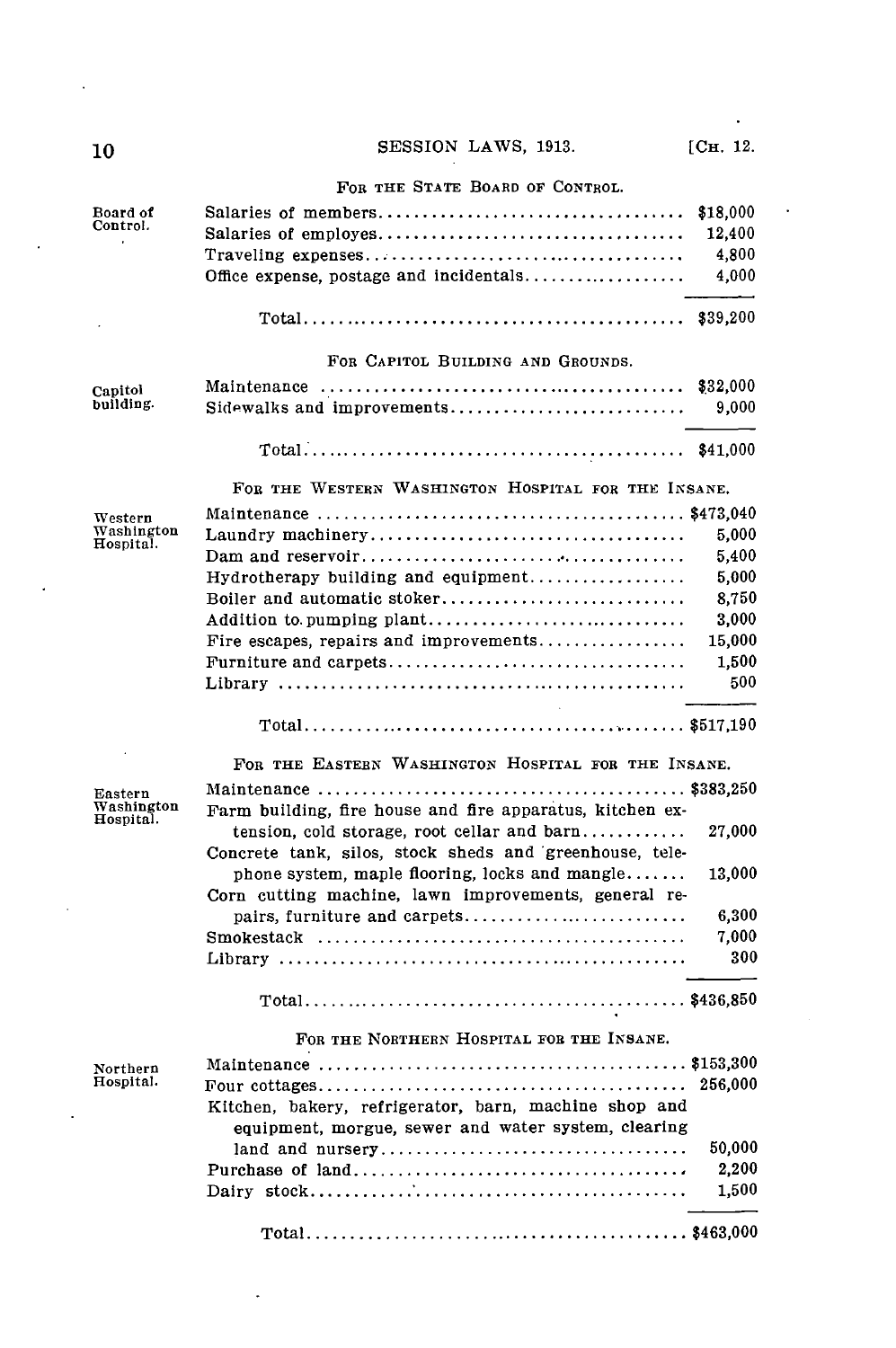$\hat{\mathbf{r}}$ 

 $\bar{z}$ 

# FOR THE **STATE LAND** COMMISSIONER'S **OFFICE.**

| Salary of commissioner                                       | \$6,000 | Land Com-  |
|--------------------------------------------------------------|---------|------------|
| Salary of assistant commissioner                             | 4,200   | missioner. |
| Salary of auditor and cashier                                | 3.800   |            |
| Salary of secretary of the board                             | 3,600   |            |
| Salary of assistant secretary of the board                   | 2,400   |            |
|                                                              | 4,000   |            |
| Salaries of draughtsmen, clerks, abstractors and stenog-     |         |            |
|                                                              | 38.000  |            |
| Expenses of appraisement, sale and lease of state lands;     |         |            |
| expenses of selecting and perfecting title to state          |         |            |
| lands, including salaries, per diem, and expenses of         |         |            |
| commissioner and the board and including United              |         |            |
| States land office fees                                      | 60,000  |            |
| Expenses of defending state's title to tide, shore, granted, |         |            |
| selected and other lands in the state courts, United         |         |            |
|                                                              | 5,000   |            |
| Expenses of advertising, sale and lease of $land$            | 16,600  |            |
|                                                              | 7.000   |            |
| Surveying, platting and appraising tide and shore lands      |         |            |
| and surveying and establishing harbor lines; survey-         |         |            |
| ing and platting school and granted lands, including         |         |            |
| compensation of field engineer and expenses of the           |         |            |
| commissioner and the board                                   | 17,000  |            |
|                                                              | 3.500   |            |
|                                                              |         |            |
|                                                              |         |            |

### FOR THE **STATE SCHOOL** FOR THE **DEAF.**

|                                                                                                            |             | School for |
|------------------------------------------------------------------------------------------------------------|-------------|------------|
| Manual training supplies, etc                                                                              | 2.000 Deaf. |            |
|                                                                                                            | 2.500       |            |
| Traveling expenses of students to Gallaudet College.                                                       |             |            |
|                                                                                                            | 800         |            |
| Remodeling and fireproofing chapel, dining room and                                                        |             | Vetoed.    |
|                                                                                                            |             |            |
| $\text{Library} \dots \dots \dots \dots \dots \dots \dots \dots \dots \dots \dots \dots \dots \dots \dots$ | 200         |            |
|                                                                                                            |             |            |
|                                                                                                            |             |            |

# FOR THE STATE SCHOOL FOR THE BLIND. School for

 $\sim 10^{-11}$  $\mathcal{L}^{\text{max}}$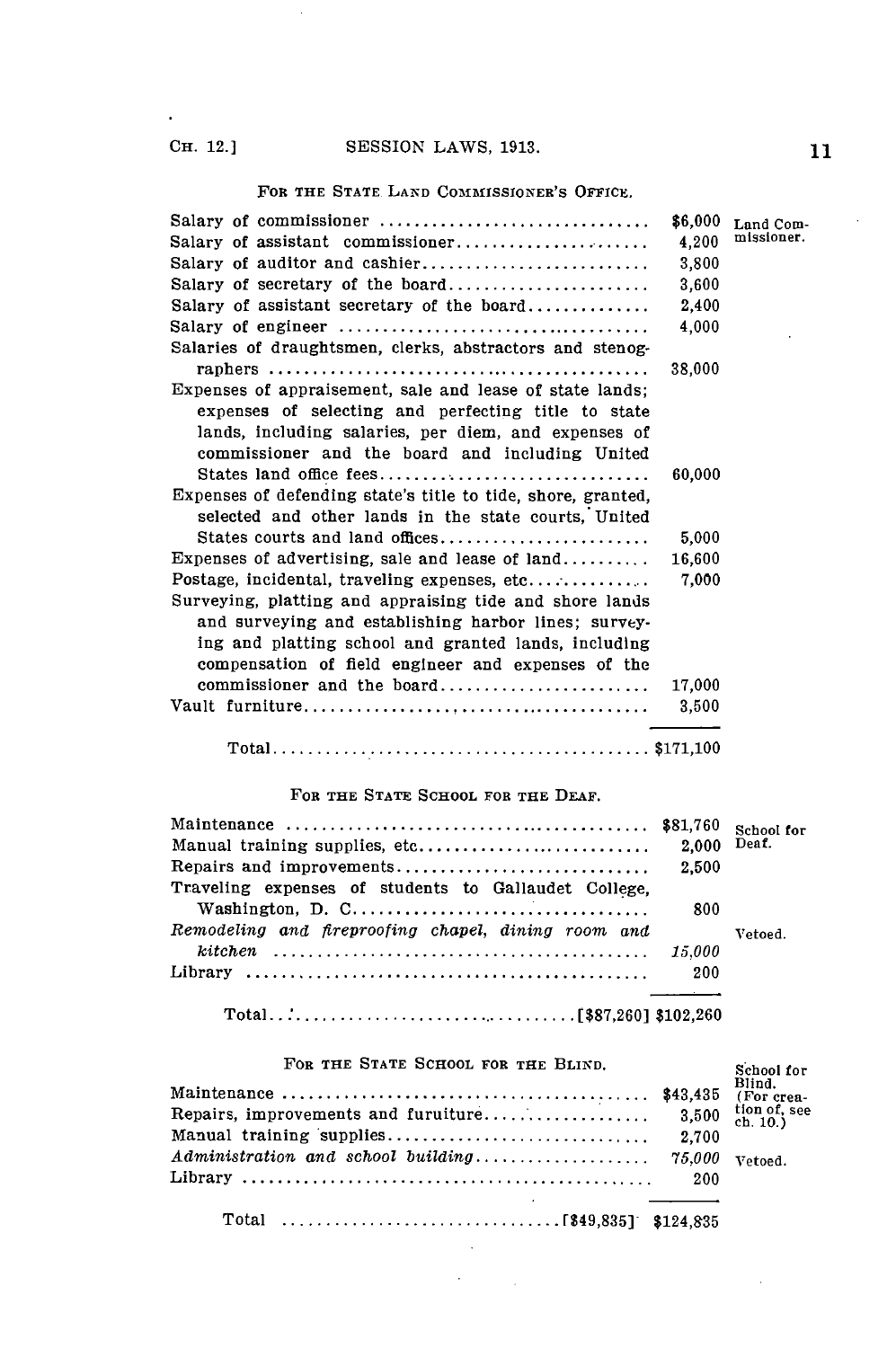$\sim 100$ 

# FOR **THE STATE** PENITENTIARY.

| Peniten- |                                                                                                                   |        |
|----------|-------------------------------------------------------------------------------------------------------------------|--------|
| tiary.   |                                                                                                                   | 1.000  |
|          | Repairs and improvements                                                                                          | 10.000 |
|          |                                                                                                                   | 500    |
|          |                                                                                                                   | 2.400  |
|          | Operation of jute mill; jute, salaries, light and power,<br>machinery and repairs, oils, freight, advertising and |        |
|          |                                                                                                                   |        |
|          |                                                                                                                   |        |

### FOR THE **TRAINING SCHOOL.**

| Training<br>School.    | Maintenance (from the C. E. P. & R. I. current fund until                                                                                                                                                                                                                                                          |                           |
|------------------------|--------------------------------------------------------------------------------------------------------------------------------------------------------------------------------------------------------------------------------------------------------------------------------------------------------------------|---------------------------|
|                        | Hospital and equipment, fire escapes, slate roofs, walks,<br>seats for chapel, laundry equipment, hog pens, school<br>Repairs and alterations<br>Greenhouse, repairing and equipping kitchen, well and<br>pump, fruit trees, bakery and refrigerator, farm ma-<br>chinery, stock, iron stairway and amusement fund | 14,975<br>5,700<br>20,000 |
|                        |                                                                                                                                                                                                                                                                                                                    |                           |
|                        |                                                                                                                                                                                                                                                                                                                    |                           |
|                        | FOR THE INSTITUTION FOR FEEBLE MINDED.                                                                                                                                                                                                                                                                             |                           |
| <b>Institution</b>     | Buildings, heating plant and farm buildings\$230,000                                                                                                                                                                                                                                                               |                           |
| for Feeble-<br>Minded. | Water and sewage, furniture, improvements and repairs                                                                                                                                                                                                                                                              | 7.500                     |
|                        |                                                                                                                                                                                                                                                                                                                    |                           |
|                        |                                                                                                                                                                                                                                                                                                                    |                           |
|                        | FOR THE STATE SOLDIERS' HOME AND COLONY.                                                                                                                                                                                                                                                                           |                           |
| Soldiers'              |                                                                                                                                                                                                                                                                                                                    | \$87.500                  |
| Home.                  | Furniture and carpets                                                                                                                                                                                                                                                                                              | 1.500                     |
|                        | Repairs, improvements and sidewalk<br>Water and sewer system, engine house, laundry and                                                                                                                                                                                                                            | 7.000                     |
|                        |                                                                                                                                                                                                                                                                                                                    | 27.000                    |
|                        |                                                                                                                                                                                                                                                                                                                    | 200                       |
|                        | Maintenance of colony                                                                                                                                                                                                                                                                                              | 30,000                    |
| Vetoed.                |                                                                                                                                                                                                                                                                                                                    | 1,800                     |
|                        |                                                                                                                                                                                                                                                                                                                    |                           |
|                        | FOR THE WASHINGTON VETERANS' HOME.                                                                                                                                                                                                                                                                                 |                           |
|                        |                                                                                                                                                                                                                                                                                                                    |                           |

| Veterans' |                                       |        |
|-----------|---------------------------------------|--------|
| Home.     | Assembly hall, laundry, workshop, etc | 18.000 |

 $\sim 10^{-11}$ 

 $\bar{z}$ 

 $\sim 10^{-1}$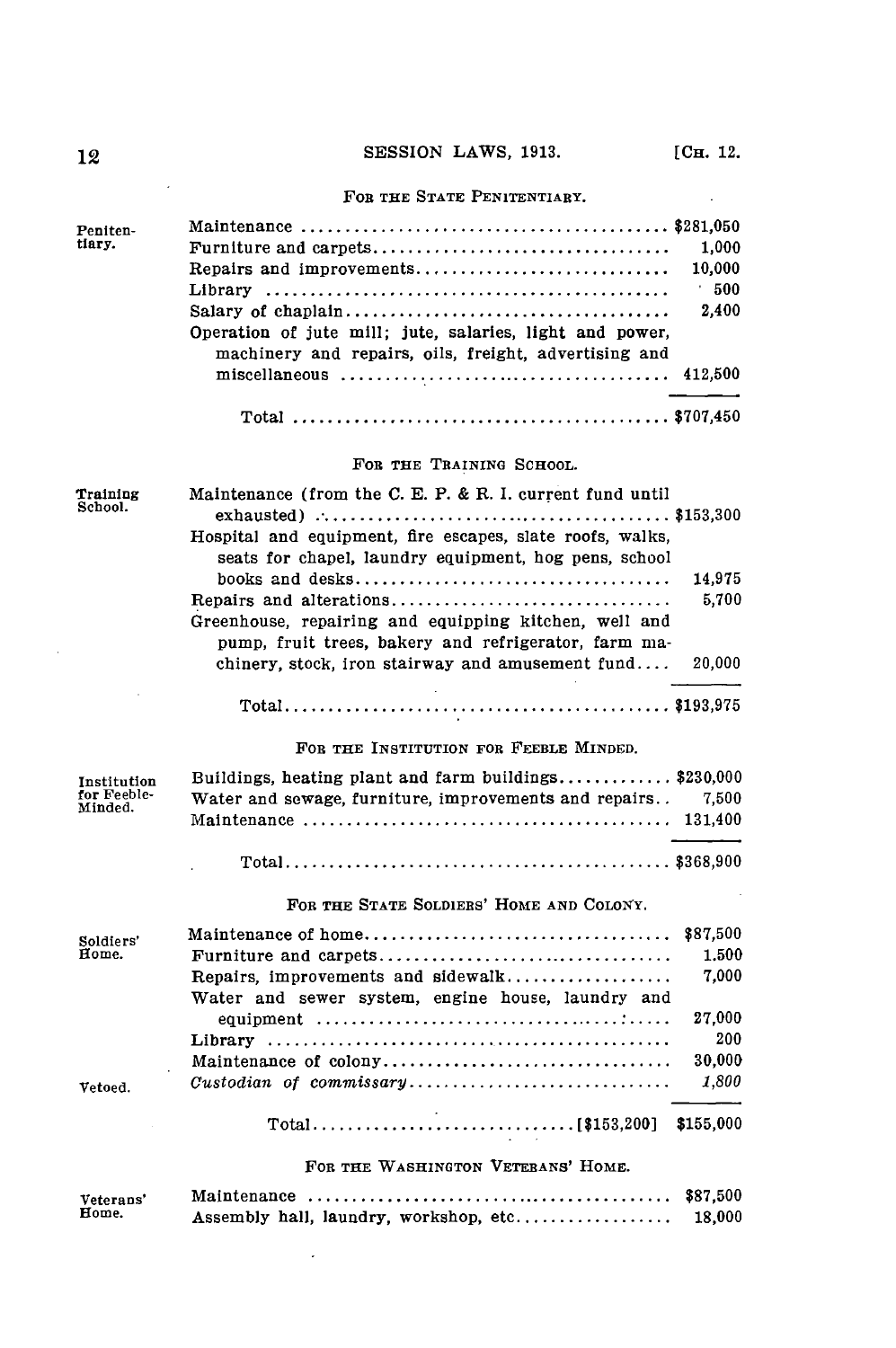| Two eight-room cottages and one dormitory $$58,000$          |  |
|--------------------------------------------------------------|--|
|                                                              |  |
|                                                              |  |
| Repairs and improvements and superintendent's cottage 15,200 |  |
|                                                              |  |
|                                                              |  |

### FOB **THE OFFICE OF ATTORNEY GENERAL.**

| Assistants, clerk hire, stenographers, traveling expenses, |        |  |
|------------------------------------------------------------|--------|--|
| postage, stationery, witness fees and incidentals          | 58.000 |  |
| Employment of special counsel in distributive rate case    |        |  |
| and Puget Sound rate case in federal court                 | 10.000 |  |
| Employment of special counsel for legislative aid          | 2.000  |  |
|                                                            |        |  |
|                                                            |        |  |

### **FoR THE OFFICE OF STATE AUDITOR.**

 $\ddot{\phantom{a}}$ 

|                                                           | 4,800    |  |
|-----------------------------------------------------------|----------|--|
|                                                           | 3.600    |  |
| Clerk hire, traveling expenses, postage, telegraph, tele- |          |  |
|                                                           | 16.000   |  |
| For checking land commissioner's office $30.000$ Vetoed.  |          |  |
|                                                           |          |  |
|                                                           | \$60.400 |  |

### FOR **THE OFFICE OF STATE TREASURER.**

| Salary of deputy treasurer<br>Clerk hire, postage and incidentals<br>Premium on treasurer and deputy treasurer's bonds | 4,200<br>4.860<br>2.000<br>150<br>800 | State<br>Treasurer |
|------------------------------------------------------------------------------------------------------------------------|---------------------------------------|--------------------|
|                                                                                                                        |                                       |                    |

#### FoR SUPERIOR **COURTS.**

### FOR THE PUBLIC SERVICE COMMISSION.

 $\pmb{\cdot}$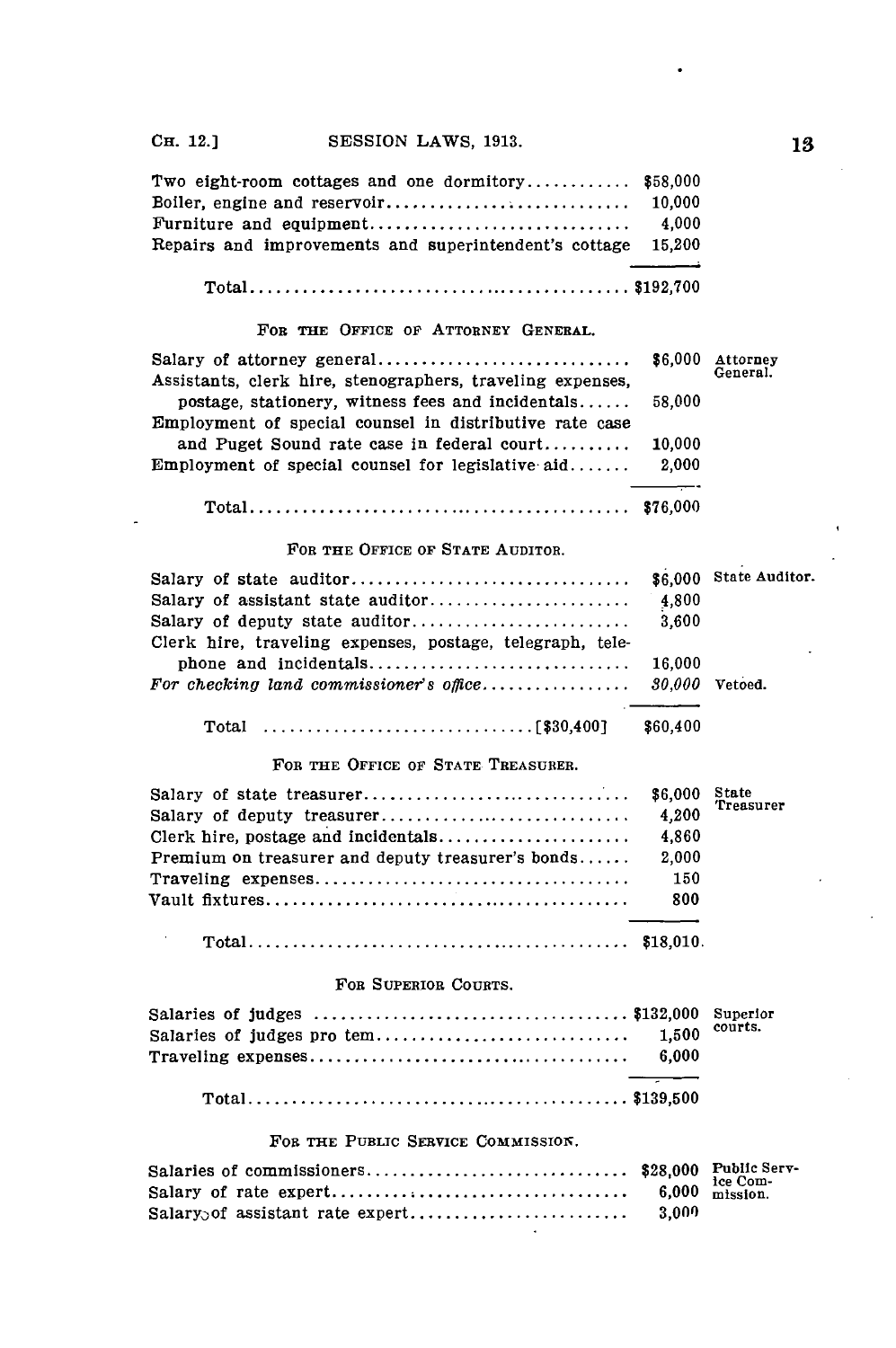|            | Salary of inspector of tracks                              | \$6,000 |
|------------|------------------------------------------------------------|---------|
|            | Salary of assistant inspector of tracks                    | 4,800   |
|            | Salary of chief engineer                                   | 7,200   |
|            |                                                            | 4,000   |
|            |                                                            | 3,600   |
|            | Salary of reporter (stenographer)                          | 3,600   |
|            | Salaries of assistant engineers                            | 21,200  |
|            | Salary of engineering accountant                           | 4,800   |
|            | Salary of chief clerk, stenographers and office employes   | 40,200  |
|            | Laboratory equipment                                       | 2,000   |
|            | Furniture and incidental office expenses for engineering   |         |
|            |                                                            | 2,000   |
|            | Salaries and expenses of meter inspectors, real estate ex- |         |
|            | perts for valuation work, traveling expenses of com-       |         |
|            | missioners and employes, expenses of hearings and          |         |
|            | valuation work, witness fees, stationery, office supplies  |         |
|            | and incidental expenses                                    | 42,000  |
|            | Engineering expense, account of distributive rate case and |         |
|            | Puget Sound rate case                                      | 15,000  |
|            |                                                            |         |
|            | For the Grain Department:                                  |         |
| Grain      |                                                            | \$4,000 |
| Inspection |                                                            | 2,400   |
|            |                                                            | 3,000   |
|            |                                                            | 1.000   |
|            | Deputy inspectors, traveling expense, postage and inci-    |         |
|            | dentals (so much thereof as may be necessary but in        |         |
|            | no event to exceed the collections of this department)     | 100,000 |
|            |                                                            |         |
|            | FOR THE STATE COLLEGE OF WASHINGTON.                       |         |
|            |                                                            |         |
| State      | Maintenance, experimental and extension work, buildings,   |         |

State Maintenance, experimental and extension work, buildings, College. improvements, equipment, printing, improvement of streets and highways leading to or abutting upon the campus, including improvements now under construction (at least the amount of **\$57,175.75** to be expended at the Puyallup experiment station) **.......... \$653,306** (The above amount from the proceeds of the Washington State College fund, provided for **by** mill tax.) For the use and maintenance of the State College of Washington (from the Agricultural College and Scientific School current funds) **..................** 104,000 **Total........................................\$757,306**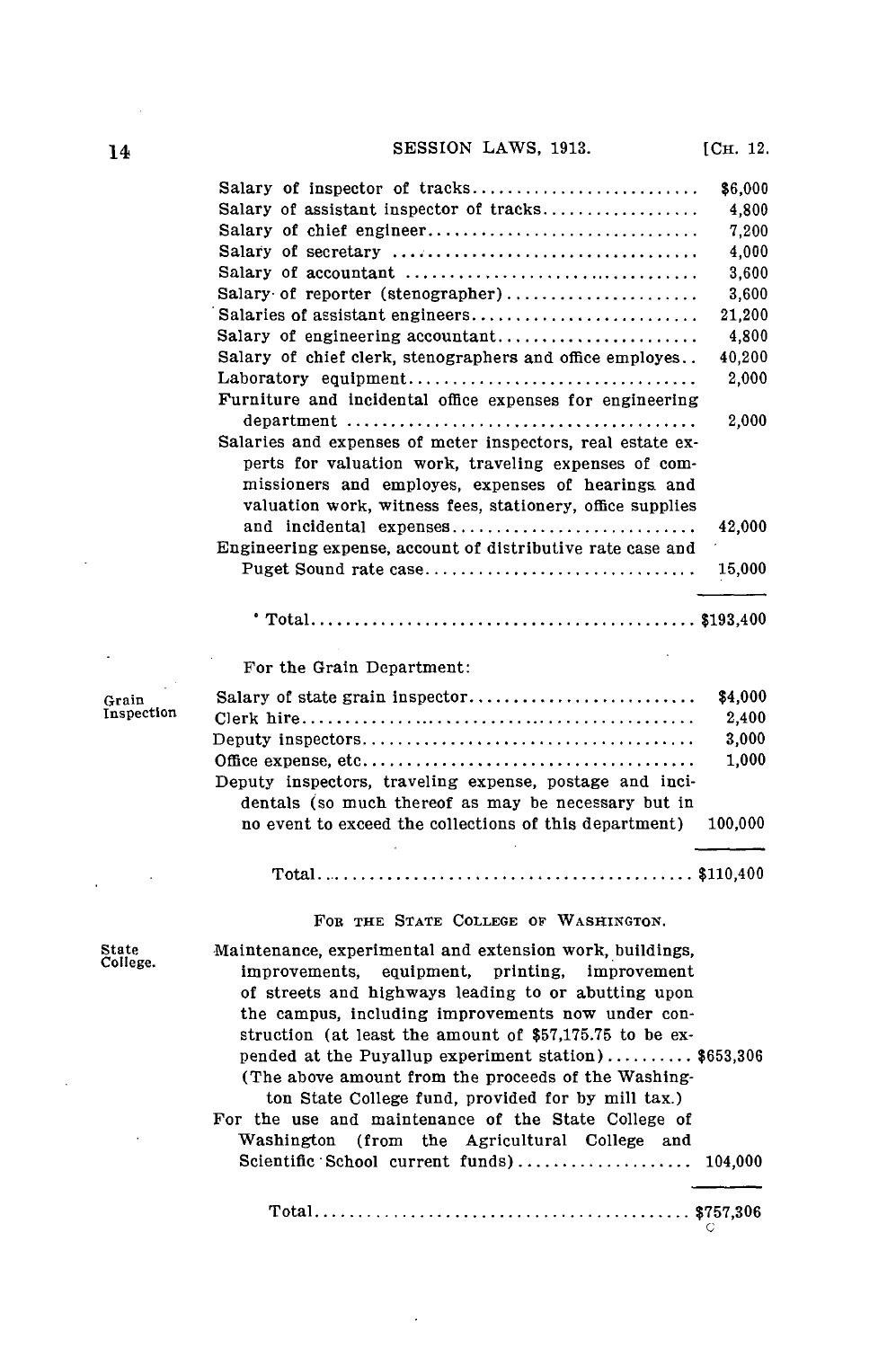### **FOR THE UNIVERSITY OF WASHINGTON.**

(From the current university fund until exhausted, balance from University of Washington fund.)

| Salaries of faculty \$612,345 80 University.                                                         |         |
|------------------------------------------------------------------------------------------------------|---------|
|                                                                                                      |         |
| 78,000 00                                                                                            |         |
| Library fund and museum<br>15,000 00                                                                 |         |
| Graduate fund and summer school<br>23,500 00                                                         |         |
| 30,000 00                                                                                            |         |
| 25,000 00                                                                                            |         |
| Repairs and additions to buildings<br>23,000 00                                                      |         |
| Repairs to Arctic Brotherhood building<br>2.000 00                                                   |         |
| 46,000 00                                                                                            |         |
| Traveling expenses of regents, telephone and tele-                                                   |         |
| graph, freight, express, postage, office supplies, cat-                                              |         |
| alogues, furniture and fixtures, general repairs and                                                 |         |
| janitor supplies<br>31,900 00                                                                        |         |
| Bulkhead for Lake Washington<br>10.000 00                                                            |         |
| $\textit{ Road to marine station} \dots \dots \dots \dots \dots \dots \dots \dots \dots$<br>3.500 00 | Vetoed. |

Total **......................** [\$1,001,201 **00]** \$1,004,701 **<sup>00</sup>**

FOR **THE BELLINGHAM NORMAL SCHOOL.**

(From the Bellingham Normal School Fund).

| Salaries of principal, instructors and other employes \$136,060<br>Heating plant, training school equipment, manual train- |        | Bellingham<br>Normal. |
|----------------------------------------------------------------------------------------------------------------------------|--------|-----------------------|
| ing shop and equipment                                                                                                     | 9.000  |                       |
| Additional rooms for training school                                                                                       | 25,000 |                       |
| Repairs and improvements                                                                                                   | 7.100  |                       |
| Fuel, light and water, library fixtures, printing, postage,                                                                |        |                       |
| miscellaneous expenses                                                                                                     | 15.750 |                       |
| Miscellaneous supplies for training school and other de-                                                                   |        |                       |
|                                                                                                                            | 5.690  |                       |
|                                                                                                                            |        |                       |
|                                                                                                                            |        |                       |
| (The sum of \$14,854 of the above amount to be paid                                                                        |        |                       |

**.** from the Normal School current fund.)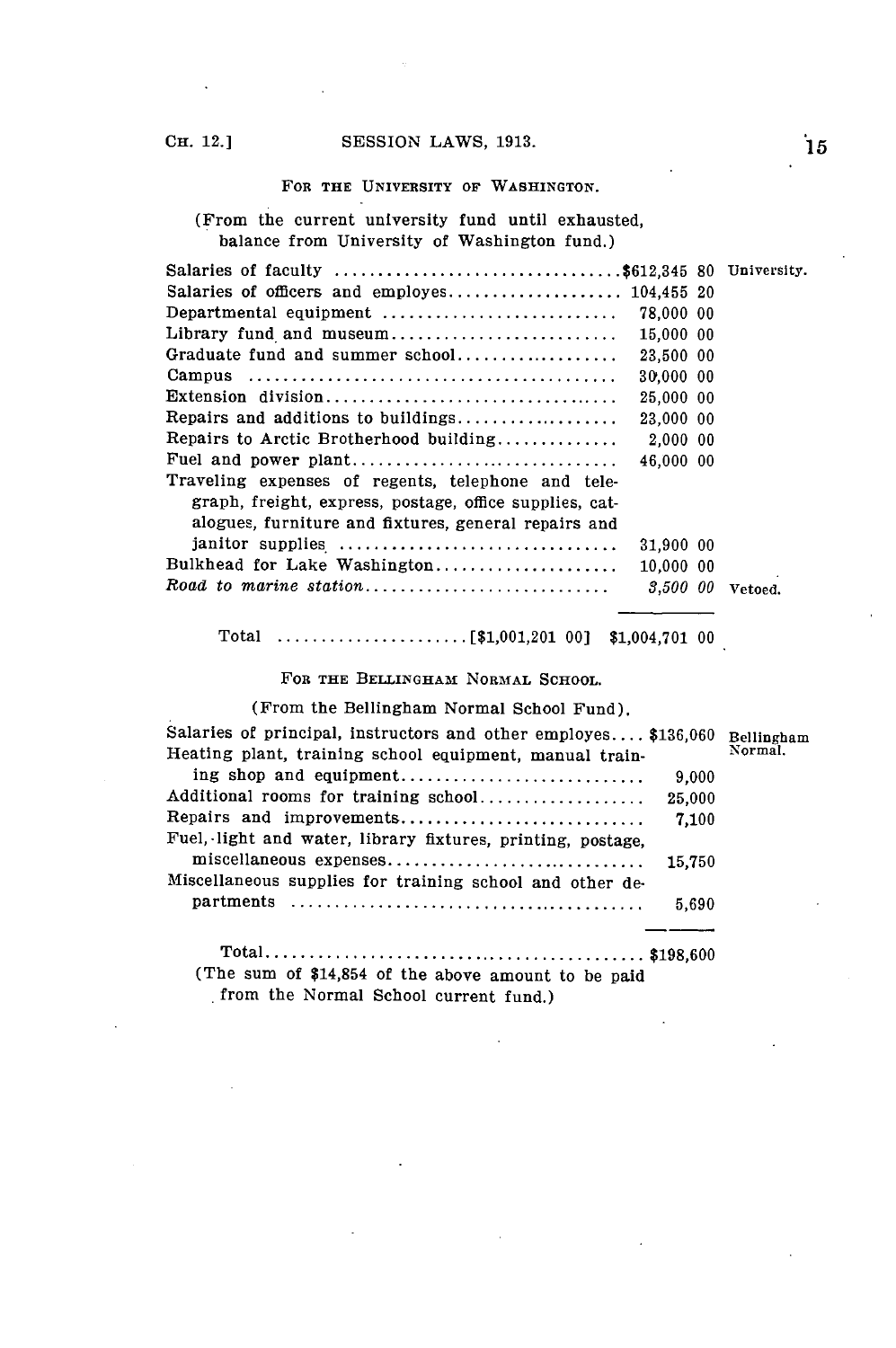$\sim$   $\sim$ 

# FOR THE **OHENEY NORMAL SCHOOL.**

|                            | (From the Cheney Normal School Fund.)                           |          |                |
|----------------------------|-----------------------------------------------------------------|----------|----------------|
| Cheney                     | Salaries of principal, instructors and other employes \$146,460 |          |                |
| Normal.                    | Permanent improvements                                          |          | 13,740         |
| Vetoed,<br>but repassed    | Fuel, pumping plant, telephone, traveling expenses, post-       |          |                |
| notwith-                   | age and miscellaneous expenses and printing and pur-            |          |                |
| standing the<br>governor's |                                                                 |          | 21,600         |
| veto.                      | Miscellaneous supplies for training school and other de-        |          |                |
|                            |                                                                 |          | 13,200         |
|                            |                                                                 |          |                |
|                            | (The sum of \$14,854 of the above amount to be paid             |          |                |
|                            | from the Normal School current fund.)                           |          |                |
|                            | FOR THE ELLENSBURG NORMAL SCHOOL                                |          |                |
|                            | (From the Ellensburg Normal School Fund.)                       |          |                |
| Ellensburg                 | Salaries of principal, instructors and other employes           | \$84,000 |                |
| Normal.                    | Fuel, light and water, summer school, postage, printing,        |          |                |
|                            | freight, express, traveling expenses, etc                       |          | 26,000         |
|                            | Permanent improvements, purchase of land, addition to           |          |                |
|                            | dormitory and manual training                                   |          | 40,000         |
|                            |                                                                 |          |                |
|                            | (The sum of \$14,854 of the above amount to be paid             |          |                |
|                            | from the Normal School current fund.)                           |          |                |
|                            | TO PAY JUDGMENTS AGAINST THE STATE OF WASHINGTON.               |          |                |
| Judgments.                 | Oregon Railroad & Navigation Co                                 | \$618 59 |                |
|                            |                                                                 |          | 52 13          |
|                            | Peter Hunley (from the public highway fund) 5,064 26            |          |                |
|                            |                                                                 |          |                |
|                            |                                                                 |          |                |
|                            | FOR EXPENSES OF UNIFORM LAW COMMISSIONERS.                      |          |                |
| Uniform                    |                                                                 | \$21593  |                |
| law com-<br>missioners.    |                                                                 | 160 50   |                |
|                            |                                                                 |          |                |
|                            |                                                                 |          |                |
|                            | FOR EXPENSES OF PRESIDENTIAL ELECTORS.                          |          |                |
| Presidential<br>electors.  |                                                                 | \$11 40  |                |
|                            |                                                                 |          | 19 80<br>63 20 |
|                            |                                                                 |          | 53 60          |
|                            |                                                                 |          | 40 00          |
|                            |                                                                 |          | 37 00          |
|                            |                                                                 |          | 18 40          |
|                            |                                                                 |          |                |
|                            |                                                                 |          |                |

 $\ddot{\phantom{0}}$ 

 $\sim$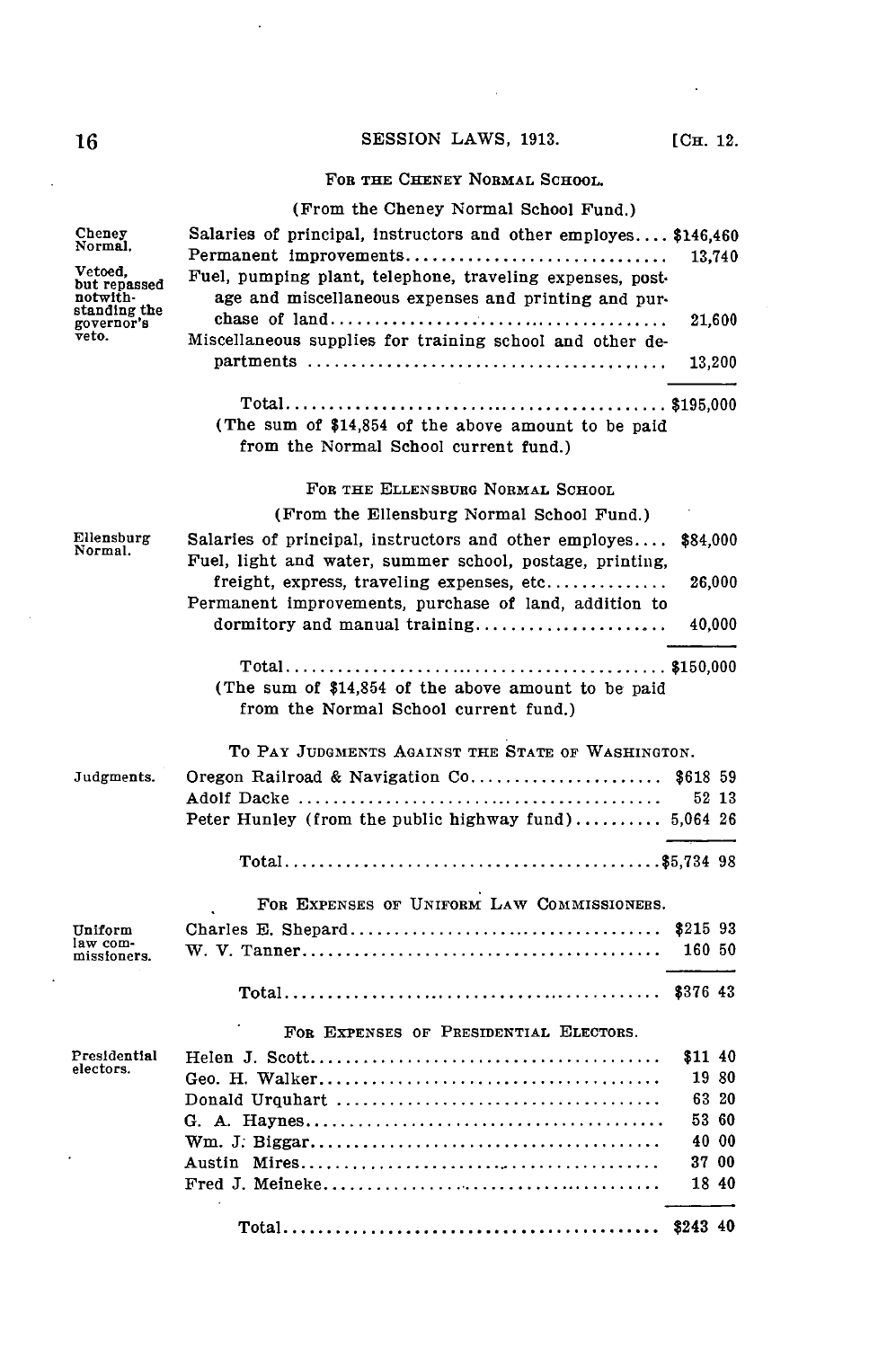$\ddot{\phantom{0}}$ 

# FOR THE PAYMENT OF DEFICIENCIES.

|                                     | 25.000 |  |
|-------------------------------------|--------|--|
|                                     |        |  |
|                                     |        |  |
|                                     |        |  |
| FOR THE STATE FAIR AT NORTH YAKIMA. |        |  |

| FOR THE STATE FAIR AT NORTH YAKIMA.                         |          |                          |
|-------------------------------------------------------------|----------|--------------------------|
| Administration and office expenses                          | \$6,000  | State fair.              |
| Advertising and printing                                    | 3,250    |                          |
| Grounds, buildings, etc                                     | 4,500    |                          |
| Premiums, amusements, music, exhibits, labor and repairs,   |          |                          |
|                                                             | 26,250   |                          |
|                                                             |          |                          |
|                                                             | \$40,000 |                          |
| FOR THE STATE OIL INSPECTOR.                                |          |                          |
|                                                             | \$4,000  | OП                       |
| Salary of deputy inspector                                  | 3.000    | Inspector.               |
| Salaries of extra deputies, traveling expenses, postage and |          |                          |
| supplies (not to exceed the collections for this purpose)   | 11,800   |                          |
|                                                             |          |                          |
|                                                             | \$18,800 |                          |
| FOR THE INDUSTRIAL INSURANCE COMMISSION.                    |          |                          |
| Salaries of commissioners                                   | \$21,600 | Industrial               |
|                                                             | 3,756    | Insurance<br>Department. |
| Salary of chief medical adviser                             | 6,000    |                          |
| Three traveling adjusters                                   | 10,800   |                          |
| Clerk hire, adjusters, assistant medical adviser, etc       | 137,720  |                          |
| Postage, express, rent, telephone and telegraph, office     |          |                          |
| equipment and general expenses                              | 45,124   |                          |
|                                                             |          |                          |
|                                                             |          |                          |
| FOR THE STATE TRAVELING LIBRARIAN.                          |          |                          |
|                                                             | \$2,400  | Traveling                |
|                                                             | 1,800    | libraries.               |
| Distribution of books, purchase of books, telephone, tele-  |          |                          |
| $graph$ , postage, express, packer and incidentals          | 5,000    |                          |
|                                                             |          |                          |
|                                                             | \$9,200  |                          |
|                                                             |          |                          |
| FOR THE STATE LIBRABIAN.                                    |          |                          |
|                                                             | \$3,000  | State Gen-               |
| Salary of assistant librarian and cataloguer                | 2,400    | eral Library.            |
| Books and incidentals                                       | 3.200    |                          |
| Moving library, including fixtures                          | 500      |                          |
|                                                             |          |                          |
|                                                             | \$9,100  |                          |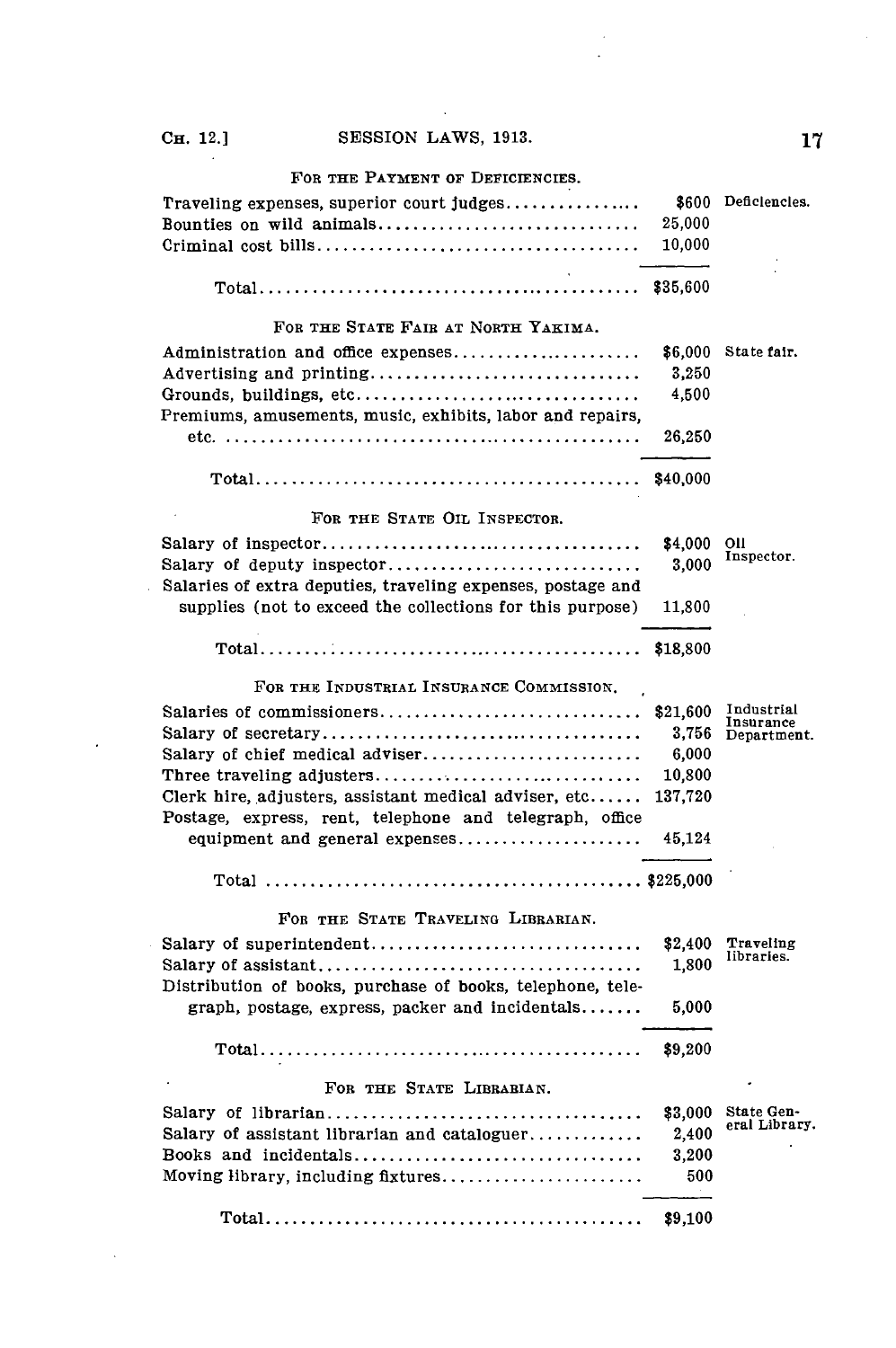$\ddot{\phantom{a}}$ 

 $\mathcal{L}^{\pm}$ 

## FOR **THE STATE** LAW LIBRARIAN.

|                        | Law Library. Salaries of librarian and assistants<br><b>Books</b><br>Postage, freight, express and other mescellaneous items.                                        | \$9,000<br>12,000<br>2,400         |
|------------------------|----------------------------------------------------------------------------------------------------------------------------------------------------------------------|------------------------------------|
|                        | $Total \dots \dots \dots \dots \dots \dots \dots \dots \dots \dots \dots \dots \dots \dots \dots \dots$                                                              | \$23,400                           |
|                        | FOR THE WASHINGTON STATE HISTORICAL SOCIETY.                                                                                                                         |                                    |
| Historical<br>Society. | Boiler room and heating plant                                                                                                                                        | 88,350<br>10,000                   |
|                        |                                                                                                                                                                      | \$18,350                           |
|                        | FOR THE STATE TAX COMMISSION.                                                                                                                                        |                                    |
| Tax Com-<br>mission.   | Salaries of commissioners<br>Salary of secretary, clerk hire, incidental expenses, post-<br>age, supplies, traveling expenses, costs of suit, witness                | \$18,000                           |
|                        | fees, expert assistants, etc                                                                                                                                         | 22,600                             |
|                        |                                                                                                                                                                      |                                    |
|                        | FOR STATE MINE INSPECTOR                                                                                                                                             |                                    |
| Mine<br>Inspector.     | Salary of deputy mine inspector<br>Traveling expenses of inspector and deputy<br>Office rent, typewriting and supplies, postage, telephone                           | \$4,800<br>3,600<br>3,400<br>2,400 |
|                        |                                                                                                                                                                      | \$14,200                           |
|                        | FOR STATE HOTEL INSPECTOR.                                                                                                                                           |                                    |
| Hotel<br>Inspector.    | Salaries of three deputies<br>Office rent, postage, telephone, traveling expenses, etc                                                                               | \$3,600<br>9,000<br>9,095          |
|                        |                                                                                                                                                                      | \$21,695                           |
|                        | FOR THE STATE BOARD OF HEALTH.                                                                                                                                       |                                    |
| Board of<br>Health.    | Maintenance of board and bureau of vital statistics<br>Control of communicable diseases, laboratory, travel-<br>ing expenses, telephone and telegraph and other mis- | \$7,200<br>8,600                   |
|                        | cellaneous items                                                                                                                                                     | 14,200                             |
|                        |                                                                                                                                                                      | \$30,000                           |

 $\bar{\omega}$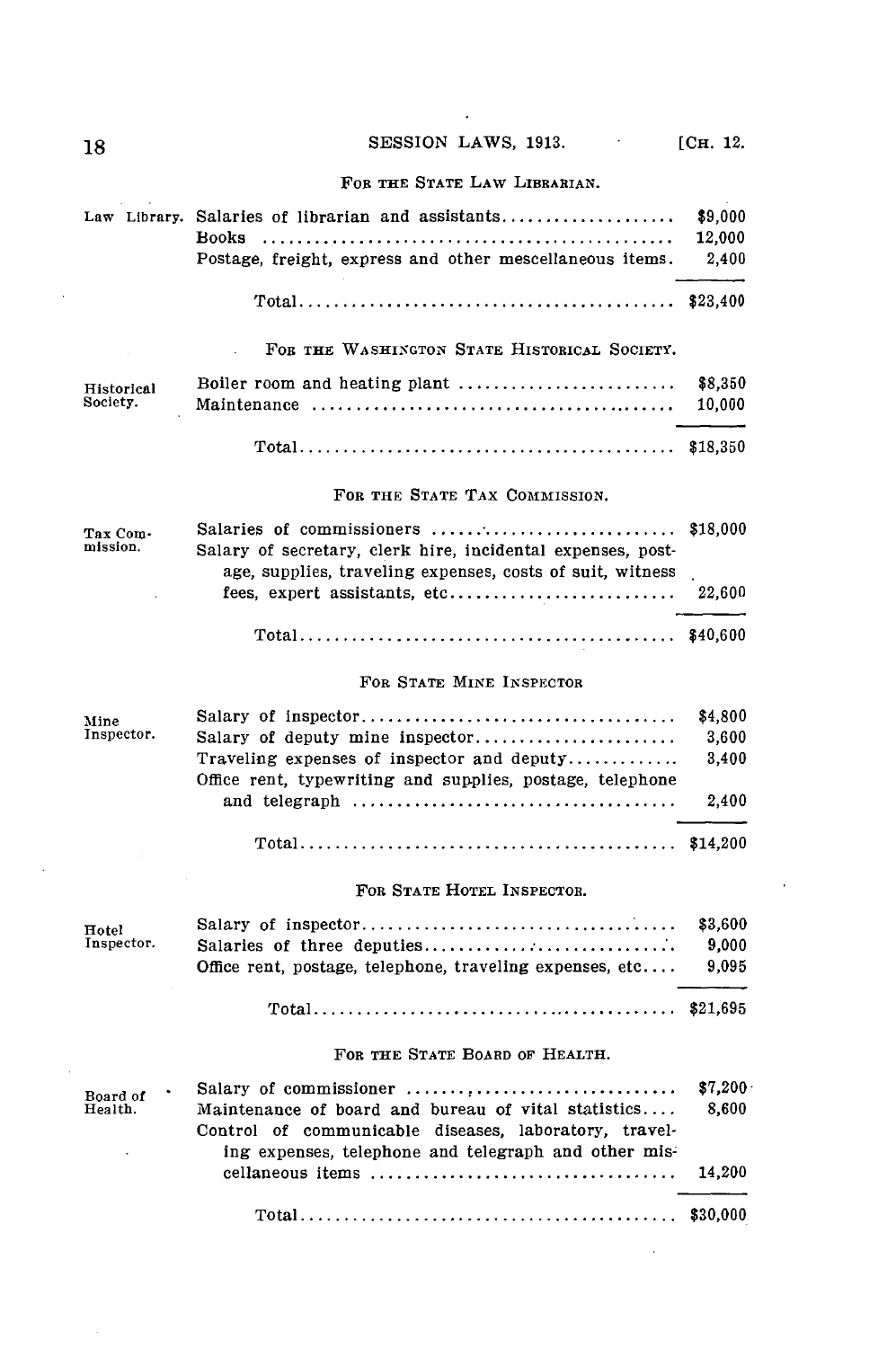# **CH.**  $\cdot$ **12.**] **SESSION LAWS, 1913. 1913.**

## **FOR THE STATE VETERINARIAN.**

| Traveling expenses, salaries and expenses of assistants                                                                                                                 | \$15,000 | Veterinarian. |
|-------------------------------------------------------------------------------------------------------------------------------------------------------------------------|----------|---------------|
| FOR OFFICE OF STATE BANK EXAMINER                                                                                                                                       |          |               |
| Salary of examiner                                                                                                                                                      | \$7,200  | Bank          |
| Salaries of deputies and assistants                                                                                                                                     | 14,200   | Examiner.     |
|                                                                                                                                                                         | 9.840    |               |
|                                                                                                                                                                         | 3,760    |               |
|                                                                                                                                                                         | \$35,000 |               |
| FOR THE OFFICE OF STATE LABOR COMMISSIONER.                                                                                                                             |          |               |
| Salary of commissioner                                                                                                                                                  | \$4,800  | Labor Com-    |
| Salary of deputy commissioner                                                                                                                                           | 2.400    | missioner.    |
| Expenses of deputy commissioner                                                                                                                                         | 1.000    |               |
|                                                                                                                                                                         | 4,000    |               |
| Expenses of arbitration                                                                                                                                                 | 500      |               |
| For steamboat inspection, deputies and traveling expenses<br>(so much thereof as may be necessary, but in no event                                                      |          |               |
| to exceed \$1,000 above the collections for this purpose)                                                                                                               | 2,600    |               |
| For factory inspectors, deputies and traveling expenses<br>and incidentals in connection with the office (so much<br>thereof as may be necessary but in no event to ex- |          |               |
| ceed the collections for this purpose)                                                                                                                                  | 25,000   |               |
|                                                                                                                                                                         | \$40,300 |               |

**FOR THE SUPERINTENDENT OF PUBLIC INSTRUCTION'S OFFICE.**

| Salary of superintendent<br>Salary of deputy superintendent<br>Salary of assistant superintendent | \$6,000<br>3.600<br>3.600 | Superintend-<br>ent of Pub-<br>lic Instruc-<br>tion. |
|---------------------------------------------------------------------------------------------------|---------------------------|------------------------------------------------------|
| Clerk hire, office equipment, postage, examination of                                             | 16.700                    |                                                      |
| Rural school extension                                                                            | 2.500                     |                                                      |
| High school supervision                                                                           | 5.000                     |                                                      |
|                                                                                                   | 1.500                     |                                                      |
|                                                                                                   |                           |                                                      |

FOR **THE STATE COMMIsSIONER** OF **HORTICULTURE.**

 $\ddot{\phantom{0}}$ 

 $\Box$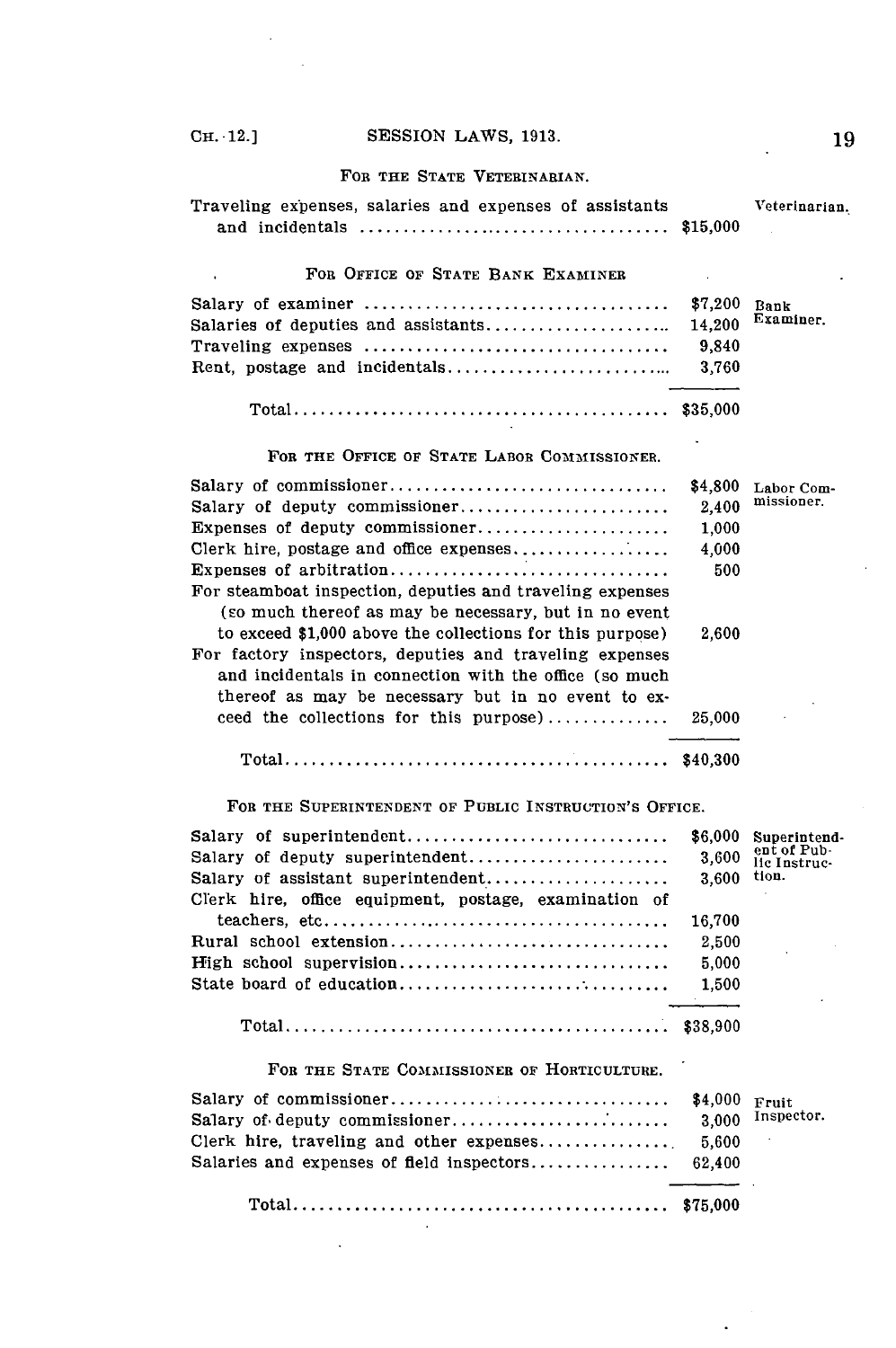# **20 SESSION LAWS, 1913.** [C<sub>H.</sub> 12.

 $\ddot{\cdot}$ 

 $\bar{\mathcal{A}}$ 

## - FOR THE DAIRY **AND** FOOD COMMISSIONER.

| Dairy and<br>Food Com-<br>missioner. | Salary of commissioner<br>Salary of deputy dairy instructor<br>Salary of deputy food commissioner<br>Salary of drug inspector<br>Salaries of three dairy inspectors<br>Salary of deputy seed inspector<br>Clerk hire, rent and other expenses<br>Traveling expenses, postage and incidentals | \$3,600<br>3,000<br>3,000<br>2,400<br>7,200<br>2,400<br>5,000<br>20,000 |
|--------------------------------------|----------------------------------------------------------------------------------------------------------------------------------------------------------------------------------------------------------------------------------------------------------------------------------------------|-------------------------------------------------------------------------|
|                                      | $Total \dots \dots \dots \dots \dots \dots \dots \dots \dots \dots \dots \dots \dots \dots \dots \dots$                                                                                                                                                                                      | \$46,600                                                                |
|                                      | FOR THE STATE FIRE WARDEN.                                                                                                                                                                                                                                                                   |                                                                         |
| Fire<br>Warden.                      | Salary of fire warden<br>Clerk hire, office and traveling expenses, pay of men em-<br>ployed in extinguishing fires and miscellaneous ex-                                                                                                                                                    | \$4,000                                                                 |
|                                      | penses                                                                                                                                                                                                                                                                                       | 71,000                                                                  |
|                                      |                                                                                                                                                                                                                                                                                              | \$75,000                                                                |
|                                      | FOR THE STATE BOARD OF EQUALIZATION.                                                                                                                                                                                                                                                         |                                                                         |
| Board of<br>Equaliza-<br>tion.       | Clerk hire and expenses of board                                                                                                                                                                                                                                                             | \$600                                                                   |
|                                      | FOR THE STATE INSUBANCE COMMISSIONER.                                                                                                                                                                                                                                                        |                                                                         |
| Insurance<br>Commis-                 | Salary of commissioner                                                                                                                                                                                                                                                                       | \$6,000                                                                 |
| sioner.                              | Salary of deputy commissioner                                                                                                                                                                                                                                                                | 4,800                                                                   |
|                                      | Salary of actuary and examiner                                                                                                                                                                                                                                                               | 4,800                                                                   |
|                                      |                                                                                                                                                                                                                                                                                              | 21,160                                                                  |
|                                      | Postage, traveling expenses and incidentals                                                                                                                                                                                                                                                  | 18,000                                                                  |
|                                      | Examination of insurance companies                                                                                                                                                                                                                                                           | 1,000<br>10,000                                                         |
|                                      |                                                                                                                                                                                                                                                                                              | \$65,760                                                                |
|                                      | FOR THE OFFICE OF STATE FISH COMMISSIONER.                                                                                                                                                                                                                                                   |                                                                         |
| Fish Com-                            | Salary of commissioner                                                                                                                                                                                                                                                                       | \$4,800                                                                 |
| missioner.                           | Traveling expenses of commissioner                                                                                                                                                                                                                                                           | 2,000                                                                   |
|                                      |                                                                                                                                                                                                                                                                                              | 9,000                                                                   |
|                                      | Traveling expenses of deputies                                                                                                                                                                                                                                                               | 3,600                                                                   |
|                                      | Clerk hire, rent and incidentals                                                                                                                                                                                                                                                             | 5,200                                                                   |
|                                      | Repairing and maintenance of the salmon hatcheries and                                                                                                                                                                                                                                       |                                                                         |
|                                      | patrol service (not to exceed the collections thereof).                                                                                                                                                                                                                                      | 130,000                                                                 |
|                                      | Protection and improvement of oyster beds (not to ex-                                                                                                                                                                                                                                        |                                                                         |
|                                      | ceed the collections thereof)                                                                                                                                                                                                                                                                | 7,000                                                                   |
|                                      | Maintenance and repairs of trout hatcheries                                                                                                                                                                                                                                                  | 15,000                                                                  |
| Game<br>Warden.                      | Salary of deputy game warden                                                                                                                                                                                                                                                                 | 3,000                                                                   |
|                                      | Traveling expenses of deputy game warden                                                                                                                                                                                                                                                     | 1,500                                                                   |
|                                      |                                                                                                                                                                                                                                                                                              |                                                                         |

 $\sim 10^{-11}$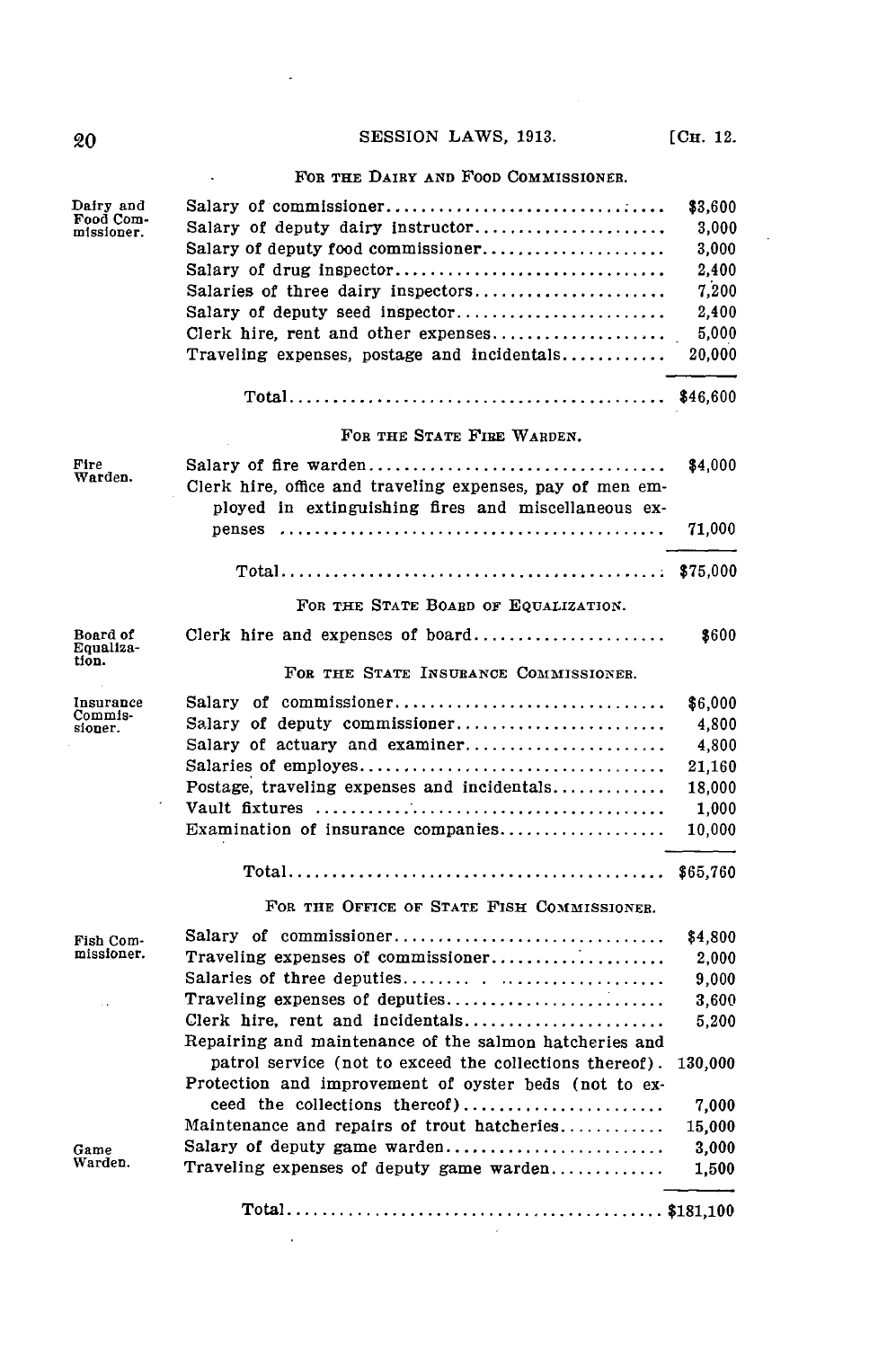FOR THE **WASHINGTON STATE** REFORMATORY.

| Buildings, wall, equipment and improvements 195,000 |  |
|-----------------------------------------------------|--|
|                                                     |  |
|                                                     |  |

**Total......................................** \$424,000

### FROM THE MILITARY **FUND.**

## FOR THE SUPPORT OF THE NATIONAL **GUARD AND NAVAL** MILHTIA OF **WASHINGTON** FROM APRIL **1, 1913** TO MARCH **31, 1915.**

|                                                                                              |           | Militia.         |
|----------------------------------------------------------------------------------------------|-----------|------------------|
| Salary of adjutant general                                                                   | 5,000 00  |                  |
| Salary of assistant adjutant general                                                         | 3,000 00  |                  |
| Salary of chief clerk                                                                        | 2,400 00  |                  |
|                                                                                              | 2.400 00  |                  |
| Salary of stenographer                                                                       | 1.800 00  |                  |
| Naval militia $\ldots \ldots \ldots \ldots \ldots \ldots \ldots \ldots \ldots \ldots \ldots$ | 20,000 00 |                  |
|                                                                                              | 1,850 00  |                  |
|                                                                                              |           | 4,000 00 Vetoed. |
| For payment of pay of officers and men and retained                                          |           |                  |
| pay of enlisted men of companies H and I, second                                             |           |                  |
| infantry, for services on November 2nd and 3rd,                                              |           |                  |
| 1909, as shown by payrolls on file in the office of the                                      |           |                  |
| adjutant general                                                                             | 296 02    |                  |
| For the treasurer of United States to relieve former                                         |           |                  |
| United States disbursing officer Geo. B. Lamping                                             |           |                  |
| from suspension on account of erroneous purchase                                             |           |                  |
| of shoes for National Guard from federal funds                                               | 3.504 00  |                  |
|                                                                                              |           |                  |
| E0175 OEA AOI - 0170 OEA - AO<br>$m_{\alpha}$ ia 1                                           |           |                  |

Total **......................... [\$175,250.02] \$179,250** 02 *(The above appropriations to be available only on the condition that the state armories be given rent free for all public, fraternal or political entertainments to which there is no charge; this to be construed not to interfere with the actual work of the National Guard.)*

Vetoed.

# FROM THE PUBLIC HIGHWAY **FUND.**

### FoR **STATE** HIGHWAY COMMISSION.

|                                                    | \$10,000 00 | Highway            |
|----------------------------------------------------|-------------|--------------------|
| Salaries of engineers and other employes 41,000 00 |             | Commis-<br>sioner. |
| Office expense, postage, etc                       | 5.000 00    |                    |
|                                                    | 2.000 00    |                    |
| Traveling expenses                                 | 8.000 00    |                    |
| Investigating roads in other states                | 1.000 00    |                    |
|                                                    | 3.00000     |                    |
|                                                    | 20.000 00   |                    |
|                                                    |             |                    |
|                                                    |             |                    |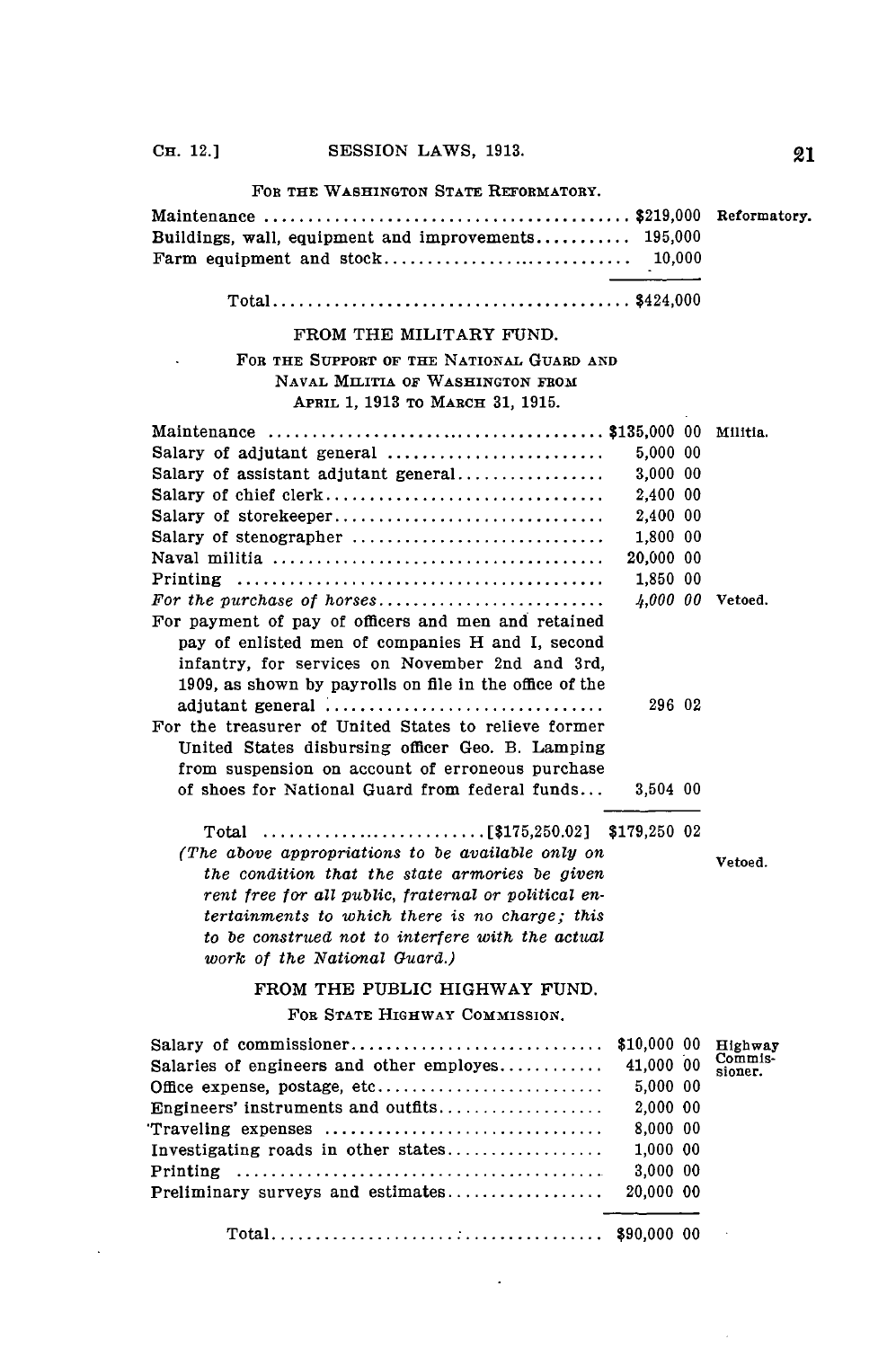### FOR OPERATION OF QUARRIES.

(To be used in case of no money in rotary fund.)

### HIGHWAY **FUND.**

| Quarries. |                                           | \$4,000 00<br>2.400 00 |  |
|-----------|-------------------------------------------|------------------------|--|
|           |                                           |                        |  |
|           | FOR REDEMPTION OF WENATCHEE BRIDGE BONDS. |                        |  |
|           | FROM HIGHWAY FUND.                        |                        |  |
| Wenatchee |                                           |                        |  |
| Bridge.   |                                           |                        |  |
|           |                                           |                        |  |

## **Total...................................... \$57,980 00**

### FOR **PUBLIC** PRINTING.

For printing for state offices and institutions to be Printing. paid for upon requisition and vouchers duly approved **by** the office designated in the law relating to public printing: *Provided,* That no more than **100** copies of any annual or biennial report shall be bound in full cloth or leather, or any binding except pamphlet binding, for the state offices and institutions and for no other purpose, as follows:

| Industrial insurance department                                                      | \$8,000 00 |  |
|--------------------------------------------------------------------------------------|------------|--|
| Attorney general                                                                     | 3,000 00   |  |
| Traveling librarian                                                                  | 600 00     |  |
| Labor commissioner                                                                   | 2,000 00   |  |
|                                                                                      | 1,500 00   |  |
| Secretary of state                                                                   | 6,000 00   |  |
| Insurance commissioner                                                               | 6,000 00   |  |
|                                                                                      | 6,000 00   |  |
|                                                                                      | 1,500 00   |  |
| Land Commissioner                                                                    | 8,000 00   |  |
| Superintendent of public instruction                                                 | 8,000 00   |  |
|                                                                                      | 1,500 00   |  |
|                                                                                      | 4,000 00   |  |
| Fish commissioner $\ldots, \ldots, \ldots, \ldots, \ldots, \ldots, \ldots, \ldots$   | 800 00     |  |
| Dairy and food commissioner                                                          | 500 00     |  |
| Public service commission                                                            | 7.500 00   |  |
|                                                                                      | 200 00     |  |
| State board of health                                                                | 3,000 00   |  |
| Tax commission $\ldots, \ldots, \ldots, \ldots, \ldots, \ldots, \ldots, \ldots$      | 3,000 00   |  |
|                                                                                      | 1,000 00   |  |
|                                                                                      | 1.500 00   |  |
| Horticultural commissioner                                                           | 1,500 00   |  |
| State board of equalization                                                          | 450 00     |  |
| State veterinarian                                                                   | 200 00     |  |
| Coal mine inspector $\ldots, \ldots, \ldots, \ldots, \ldots, \ldots, \ldots, \ldots$ | 500 00     |  |
|                                                                                      | 1.000 00   |  |